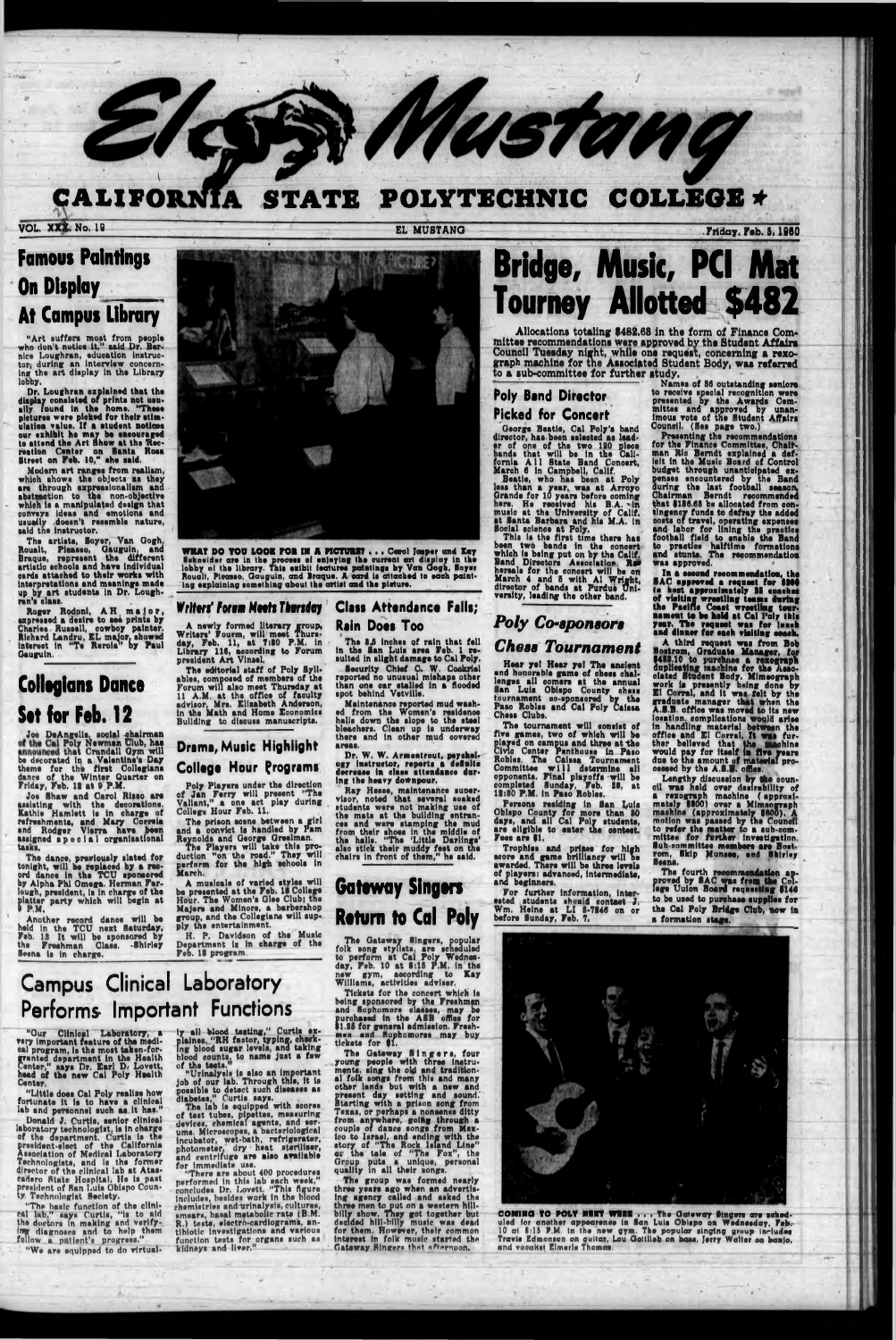#### Page 2

#### Istorested in Chamber Music?

Any student who plays the violin, viola. cello or base viol and who is interested in the formation of a string orchestra, please meet in CR 7, Mon.. Feb. 8 at 8:00 P.M. Additional information is available form Mr. Beatte i

### **Judging, Safety Rules Set for Discussion**

Revision of Float judging and<br>safety rules will be discussed at the Homesoming Committee meeting Wednesday, Feb. 17. at 7:30<br>P.M. in Lib. 206. Anyone Interested please attend.



Dear Editor:

I attended a very fine and thor-

### **ROTC Rifle Team** Out Of The Din **Has Winning Record**

**EL MUSTANG** 

ranch, but I can't see any reason

for wearing this sort of costume to<br>a college classroom.

 $\mathcal{O}(\mathbf{v})$ 

Cal Poly's R.O.T.C. Rifle Team.<br>winner of 9 out of 12 postal<br>matches so far this season, is preon the slarming campus fashion<br>trend may make some of the coods<br>in the tight jeans net realise just<br>how ridiculous they look. But what<br>hout the male students in the<br>ten-gallon-hat set? Do they think<br>their style of dress is paring for postal matches with the<br>University of Arizona and the<br>University of Kentucky to be<br>fired this week end.

The R.O.T.C. Team has just<br>finished firing the last stage of<br>the dih Army Collegiate Match.<br>They are presently waiting for<br>word about the results.

word about the results.<br>
On February 13th, the Cal Poly<br>
R.O.T.C. Riflo Team will host<br>
Santa Barbara R.O.T.C. in a<br>
houlder-to-shoulder match. The<br>
probable firing lineup for Cal Poly<br>
will include Gary Taylor, Richard<br>
H

## Wouldn't you like to have as

### Friday, Feb. 5, 1980

### **Hearst Castle Tour Starts Sunday From Heron Hall**

The Hearst Castle tour post-<br>poned two weeks ago due to wet weather has been rescheduled for this Sunday, Feb. 7. The bus will leave from in front of Heron Hall at 1:80 P.M.

It is necessary to sign up in the ASB Office before 5 P.M. today in order to be sligible to go. The cost per person is \$2.80.

A Secretary's Job Is An Easy<br>One-All she has to do is look like a woman, think like a man, and work like a horse.





 $\mathcal{X}$ 

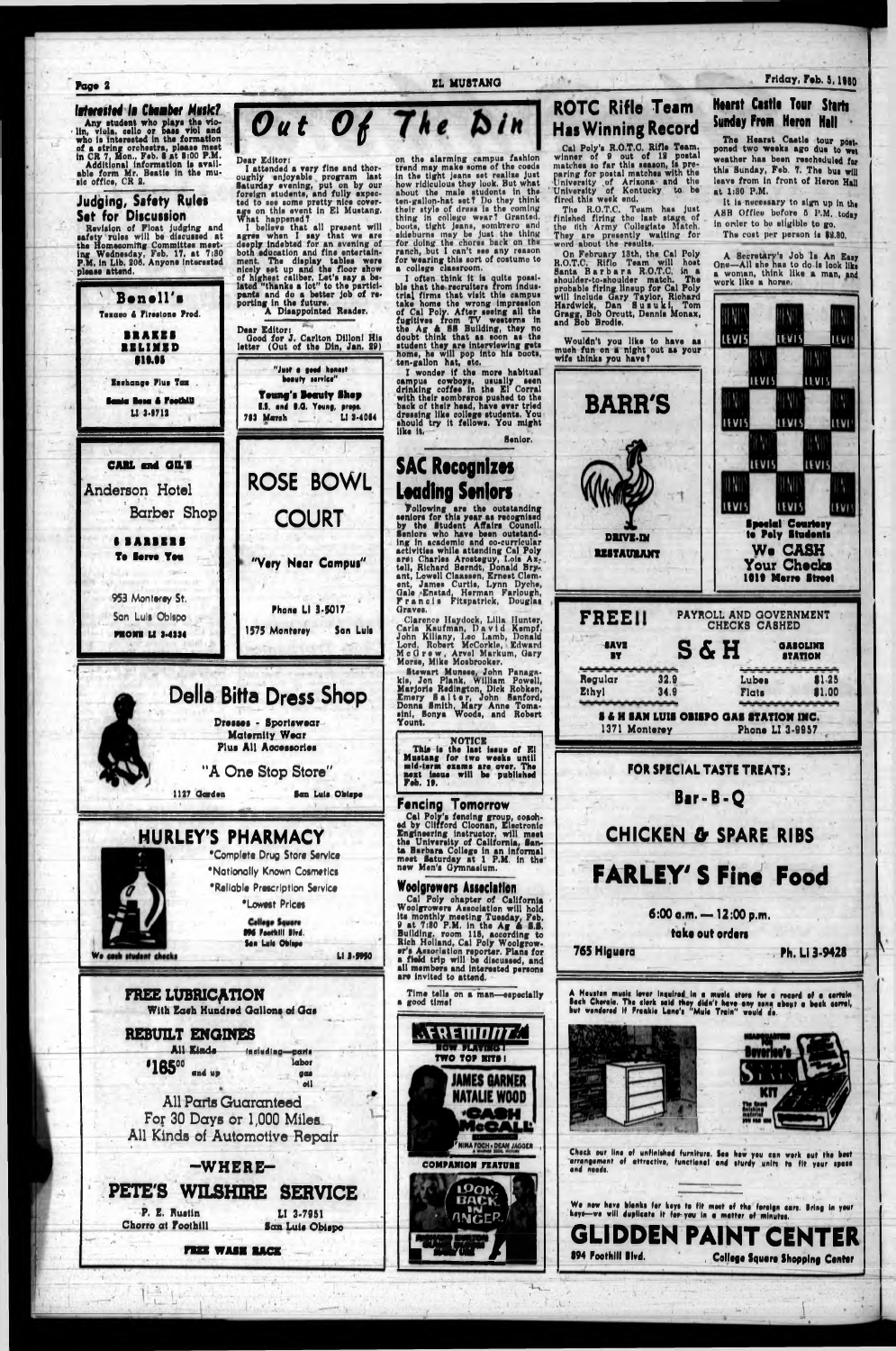Friday, Feb. 5, 1960

### **Mustangs Meet Matadors Tonight** in Non-League Basketball Clash

After christening the new Men's Physical Education Building in the correct manner with an 84-63 win over Occidental College Tuesday, Ed Jorgensen's Mustang roundballers plan to make it two in a row tonight when they meet t



Complete

Beauty Service

**AMPLE PARKING** 

Open Evenings by **Appointment** ilii nuno - Ownin

**CALL** 

LI 3-3454

890 BUCHON

Size F.m.<br>Tuesday's contest saw the Mus-<br>tangs rear off to a comfortable<br>13-point buidge early in the ganus,<br>stagger momentarily while the<br>Tigers reduced the Mustang mar-<br>gin to five points, then regain a<br>86-29 halftime le

Second half play saw Jorgensen<br>clear the bench, affording his re-<br>nerver some experience "under<br>fire" against the outclassed opponents.

nents. While "Jumpin" Joe" Rycraw<br>
nabbod highpoint honors with 16<br>
points. Jorgensen was especially<br>
phased with the backcourt work<br>
of Dale Kuykendall, who talleyed<br>
11 markers during his abbreviated<br>
11 markers during h

ensen, "He's a real hustler."<br>
The Mustang coseh, who discovered a new combination while<br>
falling to Los Angeles State 108-106 in<br>
106 in a double overtime affair<br>
last week, said: "The combination<br>
of Jim Clark and Kuyken

Viv DiGlovanni, though used<br>sparingly, showed flashes of for-<br>mer greatness grabbing 11 points,<br>most of which came in the second half.

Tonight's Mustang-Matador con-Tonight's Mustang-Matador con-<br>test stacks up as a sarbon-copy<br>of the Oxy battle. The Valley<br>State'rs have dropped tilts to L.A.<br>State 102-66; Redlands, 75-67, and<br>Grand Canyon 78-71, while win-<br>ning over Pomona 87-76, La

Matador forward Jim Malkin<br>will lead the State attack bringing his 18.4 point-per-game average to<br>Cal Poly, along with center Bruce<br>Powers' 10.4 average.

Joe Rycaw leads the Mustang<br>neoring parade with 108 points in<br>15 games, for a 16.6 average, followed by Mal McCormicks' 179<br>points and a 19.2 average.

In the rebound department. Ry-<br>craw has amassed a fantastic to-<br>tal of 170 carroms in the fifteen<br>contests for an 11.5 average., Mc-<br>Cormick again follows with 189.

McCormick leads in the free-<br>throwing department, hitting 45-<br>of 60 attempts, to date, for a 75<br>per-cent average, followed by Jim Clark's 19 of 28 attempts for a 67 percentile showing.

#### EL MUSTANG

### **Leemen Face Cal Tomorrow Night In Crandall Gym**

Expecting an 11-or 12-bout card<br>Cal Poly boxing coach Tom Lee<br>will send his proteges into the<br>ring tomorrow night in Crandall<br>Gymnasium against the Universi-



### **Wrestlers in San Diego Tourney**

After departing yesterday morning at 8 A.M., Sheldon Harden and<br>his crown-hungry mustang wrestling squad will compete today and<br>tomorrow in the annual San Diego Naval Training Center wrestling<br>tournament. The meet is a hug

Last night the Mustang varsity and Junior Varsity were hosted by San Diego State College with the jayvees slated for 6, and the varsity for 8 P.M.



Page 3

## **BOOK STORE** LOOK GOOD-FEEL WELL

with **WAHL** 

### Wahl Clipper Kit

hair clipper

4 extra blades

Special at 10.95

Wahl Electric Vibrator for an invigorating massage one year guarantee **S5.97** 

Be well trimmed-refreshed & relaxed

Receive your MS in Electrical Engineering. Receive your MS in Electrical Engineering.<br>Mechanical Engineering or Physics at RCA a<br>expense, through the RCA Graduate Study<br>Program. At the same time, you're beginning<br>your RCA career as an engineer on a fully<br>profession

Or, you may prefer a different path ahead ...<br>RCA Design and Development Specialized<br>Training. Here is another of RCA/w pro-<br>grams for careers, in which you begin by<br>working full-time on planned technical assign-<br>menta. Ex management guide your progress. You may

Right now, see your placement officer. Get squared<br>away on a specific time for your interview. And get<br>your copies of the spechures that also help to fill you in on the RCA picture. If you're tied up when RCA's representative is here, send a resume to the address shown at right:

Tomorrow is here today at RCA



Your experience or advanced education may point your way to direct assignment. Dozens of RCA engineering fields lie open to the man who's thoroughly acquainted with the direction he wants to take and whose qualifications open this path to him.

There's a lot more that's extremely interesting<br>about an RCA engineering career. You should have these facts to make a wise decision shout your future. Get them in person very soon when an RCA engineering management representative arrives on campus-

receive assignments in design and development

of radar, airborne electronics, computers,

equipment fields, as well as in electron tubes, semiconductor materials and devices, and

space electronics.

**RADIO CORPORATION of AMERICA** 

**February 15** 

Mr. Robert Haklisch, Manager College Relations, Dept. CR. 2 Radio Corporation of America **Camden 2, N, J.**